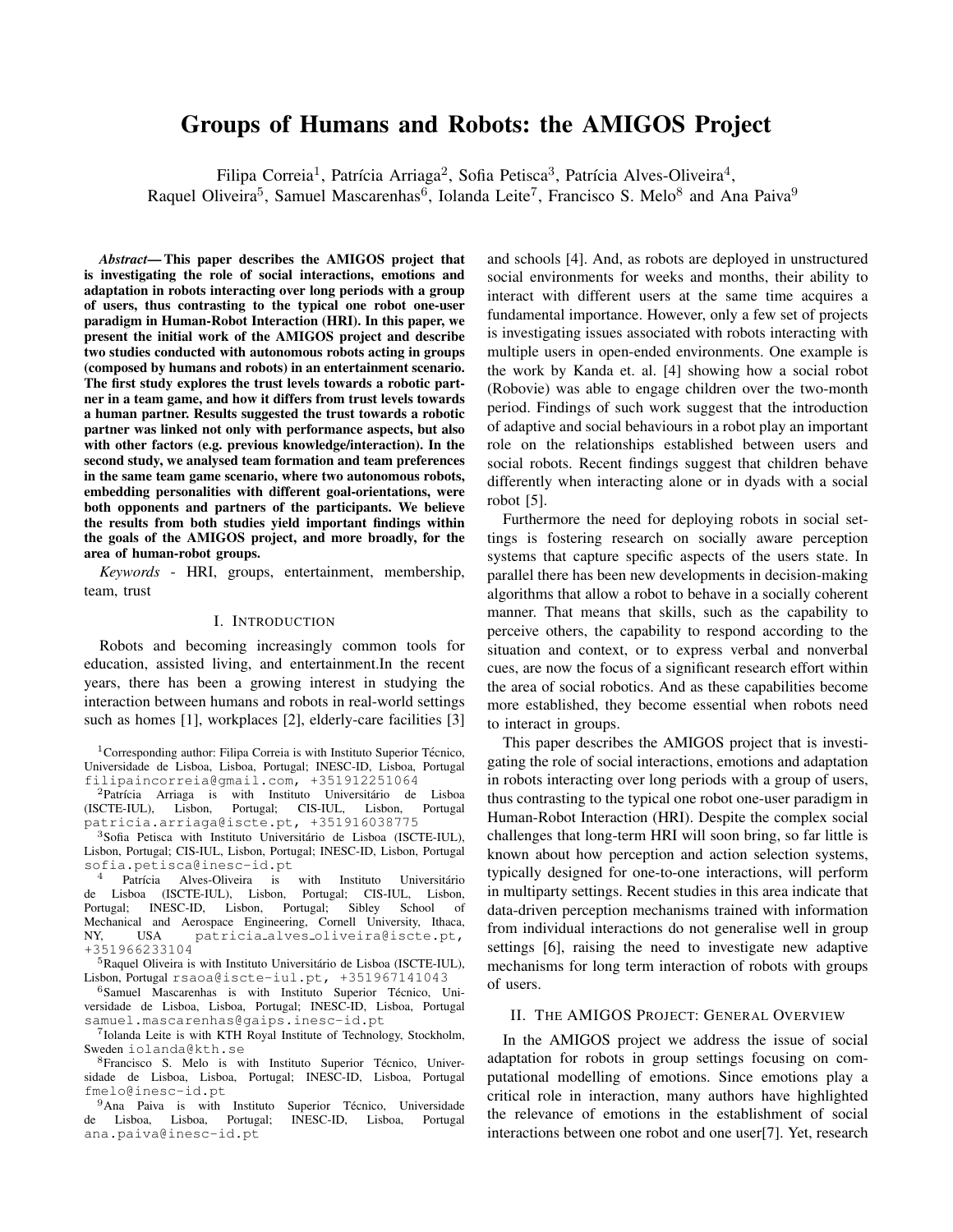is necessary to investigate if the role of emotions still holds (1) when the robot is in the presence of a group of people, and (2) when aiming for long-term social interactions. In the AMIGOS project we aim to provide a robot the ability to cope with changes in the number of users around it, adjust its behaviour, depending on both contextual factors (i.e., the number of users in the environment) and the preferences of a particular user, to generate adaptive social responses. Such adaptive responses contrast with many approaches on rule-based stereotypes that have been developed in social psychology, or on the result of a process of optimisation that computes the "best" intervention depending on the situation. Those approaches become insufficient as the social environment around the robot becomes more complex, for example, as the number of users around the robot increases.

Our goal is to investigate if a robot can capture the dynamics of the social and affective interactions in a small group and is able to adapt its behavioural responses accordingly in order to sustain the interaction with people for long periods of time.

In this paper, we present initial work of the AMIGOS project and describe two studies with groups of humans and robots in an entertainment scenario.

#### III. STUDIES WITH GROUPS OF HUMANS AND ROBOTS

To understand the social dynamics of humans and robots interaction in groups we have build a natural setting where teams can play a card game and interact in a natural way. We will present two studies conducted where we have examined how users respond to a robot in an group context in such entertaining scenario. In both studies, we have used the SUECA card game game<sup>1</sup> scenario to test and study group effects, varying the groups and team formations characteristics.

## *A. Study 1: Trust in Human-Robot Group Interactions during Card Game Playing*

Trust is an important factor affecting social and emotional interactions in groups. Humans should be able to trust that a robot makes the most effective usage of its capabilities [8], in order to accomplish a common goal between them, especially in the case of a human-robot teams. Indeed, trust in humanrobot interaction is a complex construct comprised of a constellation of three factors: human-related (e.g., personality traits), robot-related (e.g., performance), and environmental factors (e.g., type of task) [8]. Given that in AMIGOS we wanted to explore the social and emotional dynamics of human and robot teams, we designed a scenario where theses aspects were considered in their elements of trust. In the first AMIGOS study, we have considered *trust* as a construct that informs us about the quality of the human-robot interaction in comparison with human-human interaction [9]. Our initial goal was to create an autonomous robot that was able to play the SUECA card game on a touch table, and socially interact with its partner and its two opponents in the context of the game. By using an emotional agent architecture (the FAtiMA

architecture [10]). We have thus designed and developed the robot social and emotional behaviours. Such behaviours were inspired in the behavioural analysis of groups of humans playing the same card game (a user-centred study was conducted and several videos were used as a dataset of behaviours of people playing cards). This informed the development of the verbal and non-verbal behaviours of the robot for the specific SUECA card game scenario in which the robot acted more competitive towards the opponent and encouraged its partner in the game. In order to create a natural scenario, our second concern was to develop a game interface that would handle the human-robot interaction while respecting the usual game dynamics. Playing cards should be done with physical cards and in the physical world. So, using our previous user-centred analysis, we have also analysed where players displayed their cards in the table, the manner of playing, etc. As a result, the architecture of the system integrated both the social behaviours of the robot and the game play interface for which a multitouch table was used. Therefore, the game of SUECA is played by four players, in which one of them is a robot. The robot partners with one of the humans and the two other humans are its opponents [11]. This natural scenario of 4 players is ideal to investigate the dynamics that occur as a robot interacts in a multi-party setting.



Fig. 1. Setup of the first study.

The study was conducted with 60 people (20 females, 39 males, 1 unknown; *M*=24.31, *SD*=3.852), out of which 20 had the robot as a game partner and 40 had a human partner. Having 20 human-robot teams, as well as 20 humanhuman teams, we were able to compare the levels of trust each participant had towards his partner before and after the experiment. The results in [9] suggested that humans trust a robot as a partner in the SUECA card game, but the degree of trust varies according to their previous knowledge of interaction with the same robot  $(F(1,49)=7.093, sig=.010)$ . Therefore, participants that had already interacted with the robot, showed an increase level of trust after the game more than those who had already interacted with human partners. In contrast, participants without previous knowledge of their robotic partner did not increase their trust levels, suggesting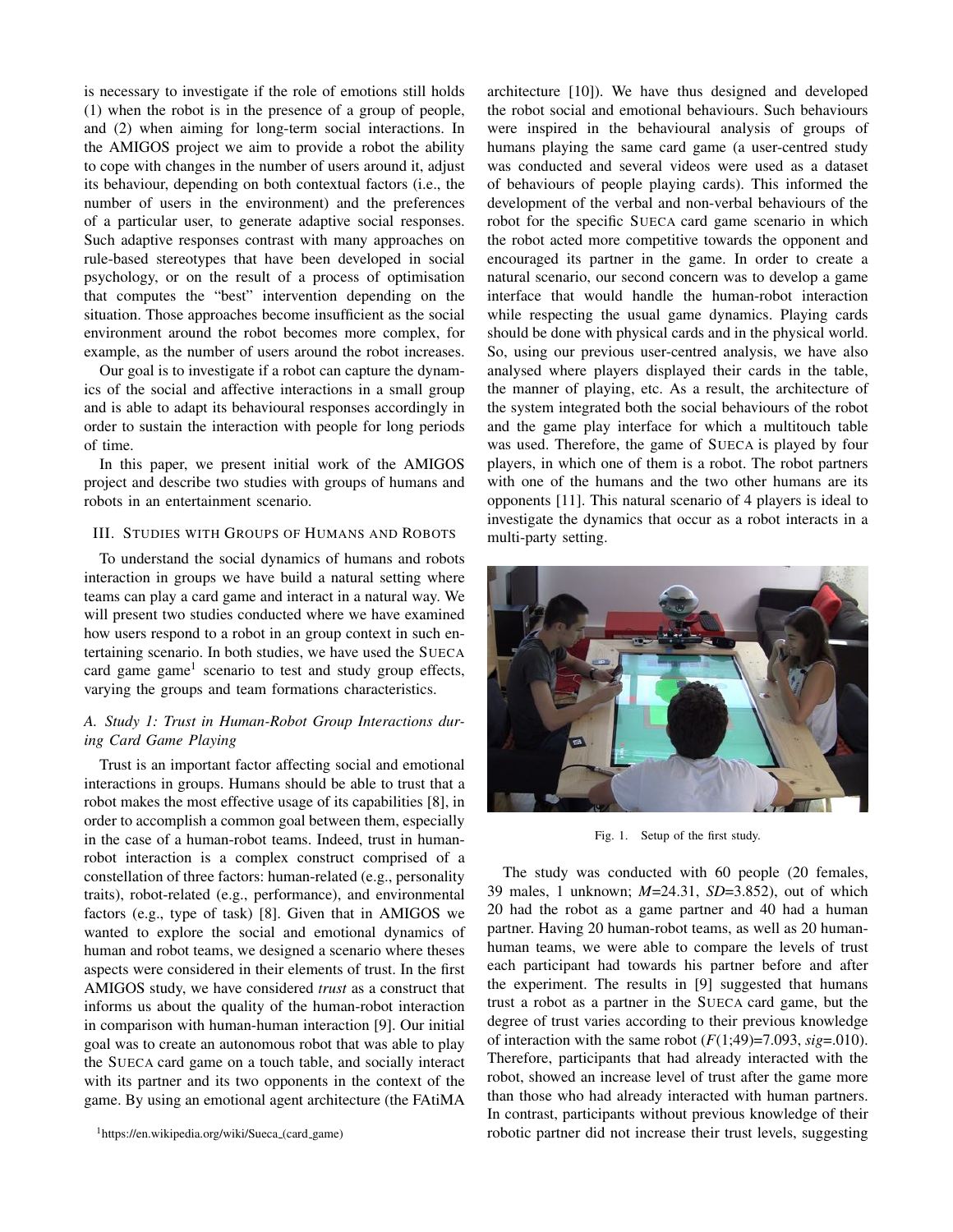that the development of trust towards robots may need longer interactions. These results are in line with previous theories of trust, in which this concept appears as a complex construct, and thus, it is dependent on more than one factor. Therefore, trust in robots appears to be associated with performance. Since the robot had a good performance during game playing, humans trusted it to be their partner. Between humans, trust seemed to be connected not only with performance but also linked with other factors (e.g., personality traits). This interpretation might be one of the reasons why trust between humans involve more than simply relying on their performance during game playing [9].

## *B. Understanding Membership Preferences and Team Formation*

In the second study we investigated multi-robot and multiperson interactions by studying people's preferences for robots with different goals [12]. The motivation behind studying social preferences in team formation relates with the fact that partnering with someone on a team depends on many different factors, including the characteristics of the individuals, their emotions, and the tasks to be executed. Henceforth, differences in the social competencies or personalities of the partner robots may influence the degree of willingness to have a robot as part of a humanrobot team. Indeed, when humans select a team member to partner with, we usually privilege homogeneous groups with high indicators of competence and with greater similarity and familiarity [13]. These preferences reflect not only our preferences but also our attempt to make choices that will maximise our expectation of success. Previous research in Human-Robot Interaction has suggested that users tend to prefer robots whose personalities match with theirs in terms of introversion/extroversion [14].

Thus, to investigate the dynamics of social interactions in multi-robot multi-party settings, we designed a study to investigate team formation with different robot characteristics and personalities. We have used the same setting and the same card game of SUECA , but instead of having just one robot, we included two humans and two robots (Emys and Glin- as shown in Figure 2). Each robot was built with a different and specific goal orientation, allowing them to autonomously select their actions accordingly. The robot Emys had a more competitive and performance goal orientation, whereas the robot Glin had a more relationshipdriven personality [15]. The study was conducted with 61 participants (59 university students and 2 workers; 38 male and 23 female;  $M = 23.66$ ,  $SD = 3.24$ ) that played three session with the robots, organised in the following order: (1) in the first session a human partnered with another human and the two robots were their opponents; (2) in the second session each robot partnered with a human, randomly chosen; (3) in the third session humans switch robot partners.

The results of the study showed that the partner choices appear to be guided by different factors, depending on the context. In the first session, when the participants had both robots as opponents and had not yet created a part-



Fig. 2. Setup of the second study in session 1.

ner relationship with either, they chose the preferred robot (for an hypothetical partnership) based exclusively on their character (either the relationship-driven or the competitive driven robot). At that point, Glin, the relational robot, was the preferred partner  $(\chi^2(1)=4.267, sig=.039)$ . This result is in line with previous research that postulates that we tend to prioritise members for our team that have prevalent relational features [16]. Yet, at the end of the third session, when they had to choose the preferred partner again, additional factors came into play, and people's preferences changed. Although neither of the robots was preferred over the other  $(\chi^2(1)=1.667, \text{sig} = .197)$ , we found some statistically significant associations between their choices and other factors. The results suggested that participant's personal characteristics, and team performance took higher precedence when they had experienced partner-partner relationships with the robots. In particular, participants with higher levels of competitiveness preferred the competitive robot (*sig*=.005), the same way the robot winning perception was associated with the preferred one (*sig*=.008). In conclusion, the results from this study, presented in [12], have important implications for the creation of robotic teammates, including the need to develop robots that will be able to adapt their characteristics to their human partners' characteristics and preferences.

## IV. WORK IN PROGRESS: UNDERSTANDING GROUPS OF HUMANS AND ROBOTS

To understand how humans interact with robots in small groups it is important to examine the dynamical transaction processes and the different patterns of their verbal and nonverbal communication dynamics while taking into account human and robot characteristics. However, most studies conducted so far in HRI have focused on dyads, and the majority has also analysed few dimension of their behaviour, such as the eye gaze and body movements [17]. Analysis of the dynamics of small groups adds complexity in the communication process, given that all humans and robots involved in the transactions will play an important role in influencing each other. Thus, a deeper understanding of these processes becomes increasingly important. In our studies we aim to review methods on observational and coding analysis